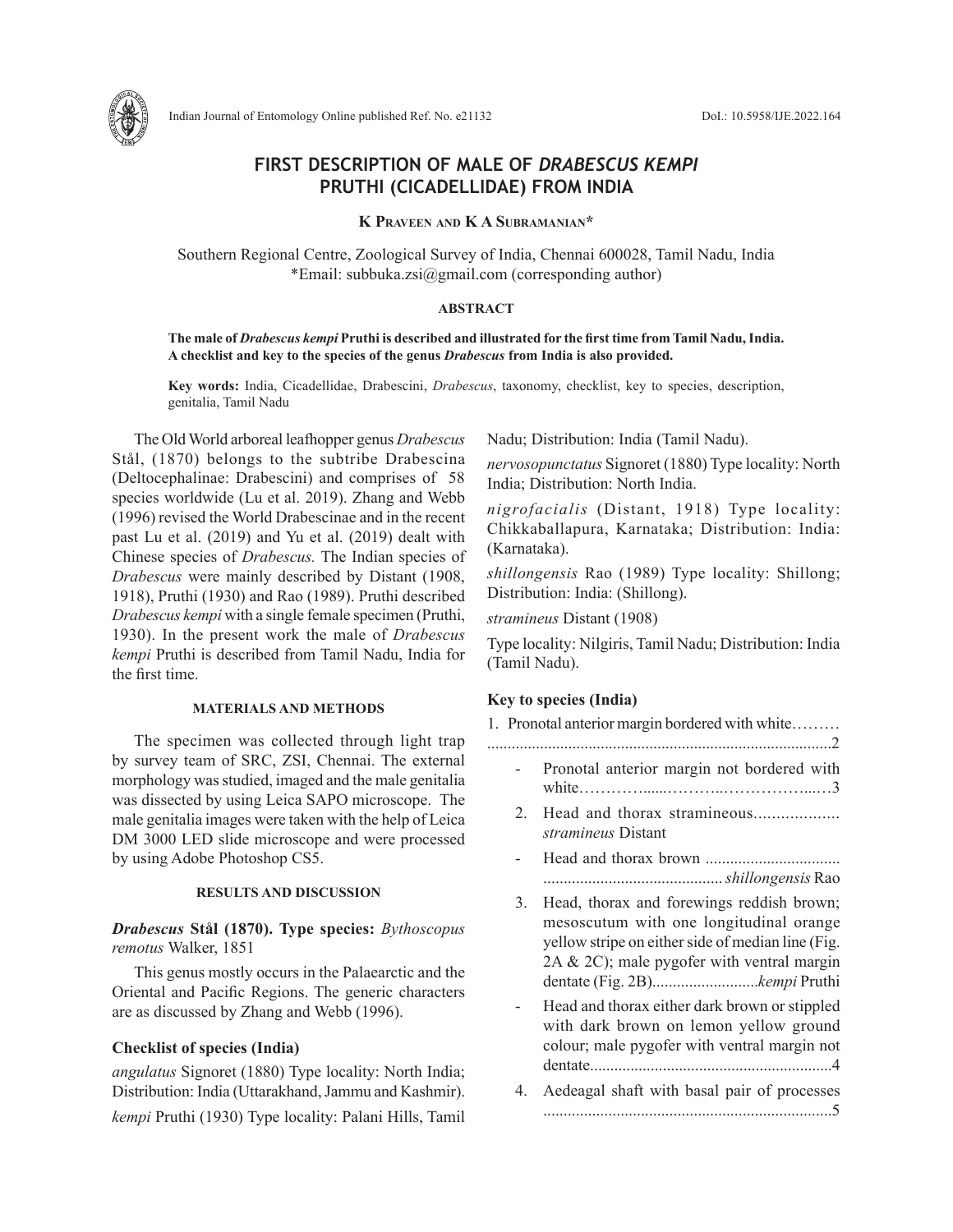- Aedeagal shaft without basal processes........... ......................................*nigrofacialis* (Distant)
- 5. Male pygofer in lateral view strongly narrowed at basal 1/3, tapered distally and terminated by spine-like process................................. *angulatus* Signoret
- Male pygofer in lateral view not strongly narrowed and tapered, distally without spinelike process………………..............…….… .............................*nervosopunctatus* Signoret.

## *Drabescus kempi* **Pruthi (male) (Figs. 1, 2) Redescription**

Terminology follows Pruthi (1930). Body is large, reddish brown. Vertex evenly produced across the eyes; 5.3x as wide as long; prominently ridged at the anterior margin; which is almost angulate and is marked with black near the ocelli and eyes. Eyes large and oblique. Face flattened much broader than long. Frontoclypeus is triangular, wider between the ocelli and tapered towards anteclypeus; evenly coloured in reddish-brown. Anteclypeus black, slightly elevated ridge in the median region. Lorae flattened, plate like 2x as long as wide. Genae reddish-brown, wedge shaped, inflated near eyes. Pronotum 2.4x as wide as long with many transversely striated, more prominent in the posterior region; anterior margin convex projected between eyes. Posterior margin concave and lateral margins convex. Anterior region with many flavescent spots. Mesonotum reddish brown; two light yellowish color bands running from the anterior margin towards the scutellum, space between two bands brownish. Scutellum prominent, ochraceous, inverted triangular in shape with transverse striations. Legs stout, anterior tibiae very much dilated (Figs. 1G, 1F). Hind femur macrosetal formula 2+1 (Fig. 1E). Tegmina much longer than the body; subhyaline; coarsely punctuate, reddish brown, tegminal veins dark



Fig. 1. (A-G) *Drabescus kempi* Pruthi Male Habitus: A. Dorsal view; B. Lateral view; C. Head; D. Face; E. Hind Leg dorsal view; F. Fore leg dorsal view; G. Fore leg ventral view